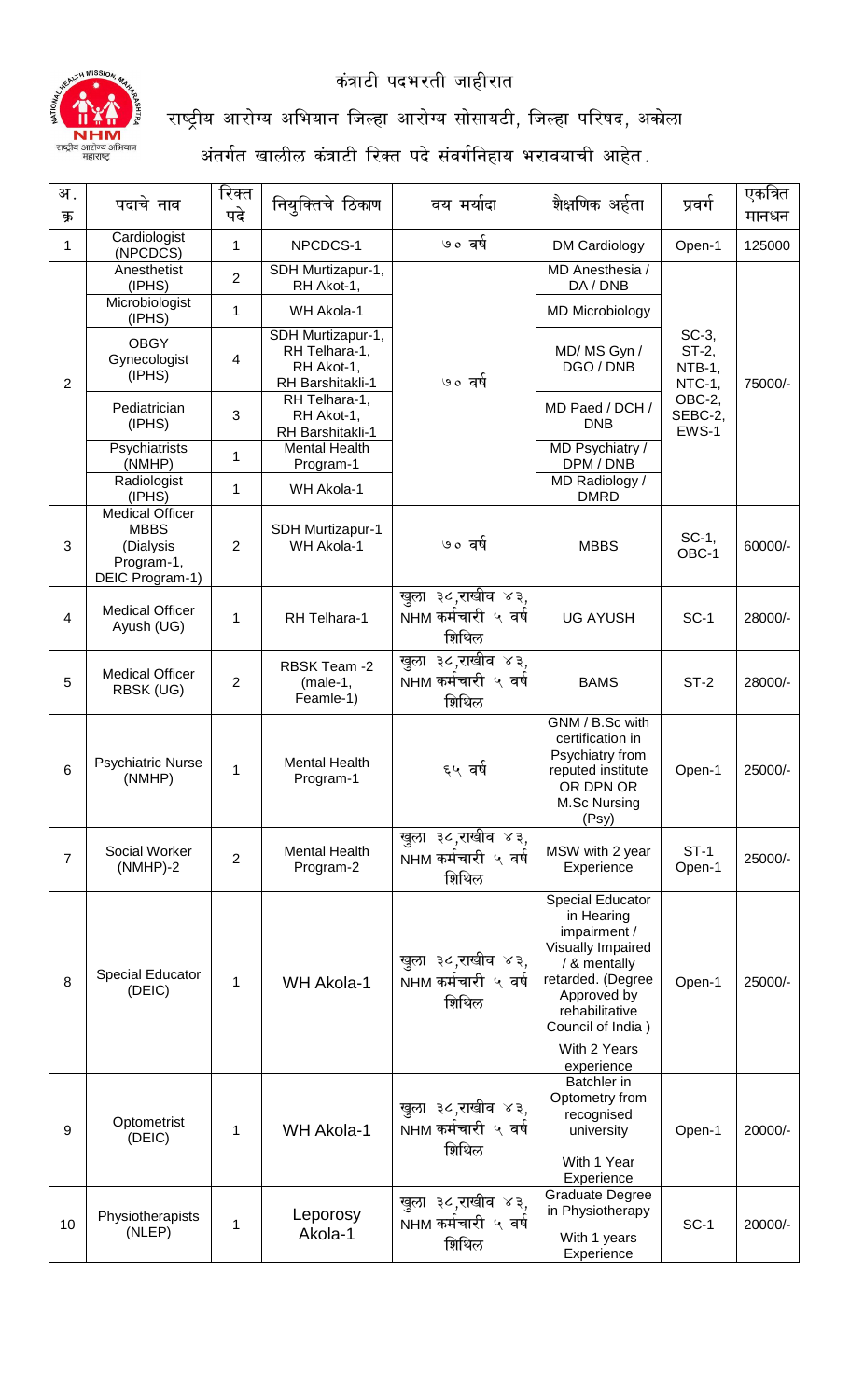| अ.<br>क्र | पदाचे नाव                      | रिक्त<br>पदे   | नियुक्तिचे ठिकाण                                                                                         | वय                                                 | शैक्षणिक अर्हता                                                                                                                                                                                                                                                                                                                            | प्रवर्ग                                                         | एकत्रित<br>मानधन |
|-----------|--------------------------------|----------------|----------------------------------------------------------------------------------------------------------|----------------------------------------------------|--------------------------------------------------------------------------------------------------------------------------------------------------------------------------------------------------------------------------------------------------------------------------------------------------------------------------------------------|-----------------------------------------------------------------|------------------|
| 11        | <b>Staff Nurse</b><br>(Female) | 13             | PHC-6,<br>SDH Murtizapur-1,<br>WH Akola-4,<br>RH Akot-1,<br><b>Community Nurse-1</b>                     | ६५ वर्ष                                            | GNM / B.Sc<br>Nursing                                                                                                                                                                                                                                                                                                                      | ST-2,<br>NTD-1,<br>OBC-3,<br>SEBC-2,<br><b>EWS-1,</b><br>Open-4 | 20000/-          |
| 12        | Supervisor<br>(STS – RNTCP)    | 1              | THO Akola-1                                                                                              | खुला ३८,राखीव ४३,<br>NHM कर्मचारी ५ वर्ष<br>शिथिल  | Any graduate<br>with Typing skill,<br>Marathi - 30 wpm<br>,English 40 wpm<br>with MSCIT<br>With 1 years<br>Experience                                                                                                                                                                                                                      | $ST-1$                                                          | 20000/-          |
| 13        | Accountant                     | $\overline{2}$ | NHM Office-1<br><b>RNTCP Office-1</b>                                                                    | खुला ३८,राखीव ४३,<br>NHM कर्मचारी ५ वर्ष<br>शिथिल  | <b>B.Com with Tally</b><br>Certification                                                                                                                                                                                                                                                                                                   | SC-1,<br>$ST-1$                                                 | 17000/-          |
| 14        | Counselor                      | 1              | <b>RNTCP Office-1</b>                                                                                    | खुला ३८,राखीव ४३,<br>NHM कर्मचारी ५ वर्ष<br>शिथिल  | MSW with 1 year<br>Experience                                                                                                                                                                                                                                                                                                              | $ST-1$                                                          | 17000/-          |
| 15        | Paramedical<br>Worker          | 3              | THO Akola-1<br>THO telhara-1<br><b>Muncipal Co-1</b>                                                     | खुला ३८,राखीव ४३,<br>NHM कर्मचारी ५ वर्ष<br>शिथिल  | $12th + PMW$<br>Certificate                                                                                                                                                                                                                                                                                                                | $ST-1$ ,<br>VJ/NT-1,<br>OPEN-1                                  | 17000/-          |
| 16        | Pharmasist                     | 3              | <b>RBSK Team-1</b>                                                                                       | खुला ३८,राखीव ४३,<br>NHM कर्मचारी ५ वर्ष<br>शिथिल  | B.Pharm /<br>D.Pharm<br>With 1 Year<br>Experience                                                                                                                                                                                                                                                                                          | $SC-1$ ,<br>$ST-2$                                              | 17000/-          |
| 17        | Program<br>Assistant           | $\overline{2}$ | THO Akola-1<br>(Sickel Cell)<br>Mental Health-1                                                          | खुला ३८,राखीव ४३,<br>NHM कर्मचारी ५ वर्ष<br>शिथिल  | Any graduate<br>with Typing skill,<br>Marathi - 30 wpm<br>, English 40 wpm<br>with MSCIT<br>With 1 Year<br>Experience                                                                                                                                                                                                                      | ST-1,<br>Open-1                                                 | 17000/-          |
| 18        | Statistical<br>Assistant       | 3              | NHM office-1,<br>CS Office-1,<br><b>RNTCP</b> office-1                                                   | खुला ३८,राखीव ४३,<br>NHM कर्मचारी ५ वर्ष<br>शिथिल  | Graduation in<br>Statistics or<br><b>Mathematics</b><br>,MSCIT                                                                                                                                                                                                                                                                             | $ST-1$ ,<br>OPEN-2                                              | 17000/-          |
| 19        | Technician                     | 3              | Cold Chain &<br>Vaccine Logistic<br>Assistant<br>-1<br><b>Dialysis</b><br>Technician<br>(SDH Murtizapur) | ६५ वर्ष                                            | 10 th + ITI in<br>Mechanic<br>Refrigeration & Air<br>Conditioning<br>With 1 year<br>Experience<br>10+2 with Science<br>& Diploma or<br><b>Certificate Course</b><br>in Dialysis                                                                                                                                                            | SC-1,<br>$ST-1$ ,<br>Open-1                                     | 17000/-          |
| 20        | Psychologist                   | 1              | $-2$<br><b>Mental Health</b><br>Program-1                                                                | खुला ३८,राखीव ४३,<br>NHM कर्मचारी ५ वर्ष<br>शिथिल  | Technology with 1<br>Year Experience<br>M.phill in Clinical<br>Psychology                                                                                                                                                                                                                                                                  | Open-1                                                          | 35000/-          |
| 21        | <b>DEIC Manager</b>            | 1              | WH Akola-1                                                                                               | खुला ३८,राखीव ४३,<br>NHM कर्मचारी  ५ वर्ष<br>शिथिल | Master in Disability<br>Rehabilitation<br>Administration<br>(MDRA)approved<br>by Rehabilitation<br>Council of India<br>(RCI). With Basic<br>qualification in<br>Bachelor in<br>Physiotherapy/<br>Bachelor in<br>Occupational<br>Therapy/ Bachelor<br>in Prosthetic and<br>Orthotics/ B.Sc.<br>Nursing & other<br>RCI recognized<br>degree. | Open-1                                                          | 25000/-          |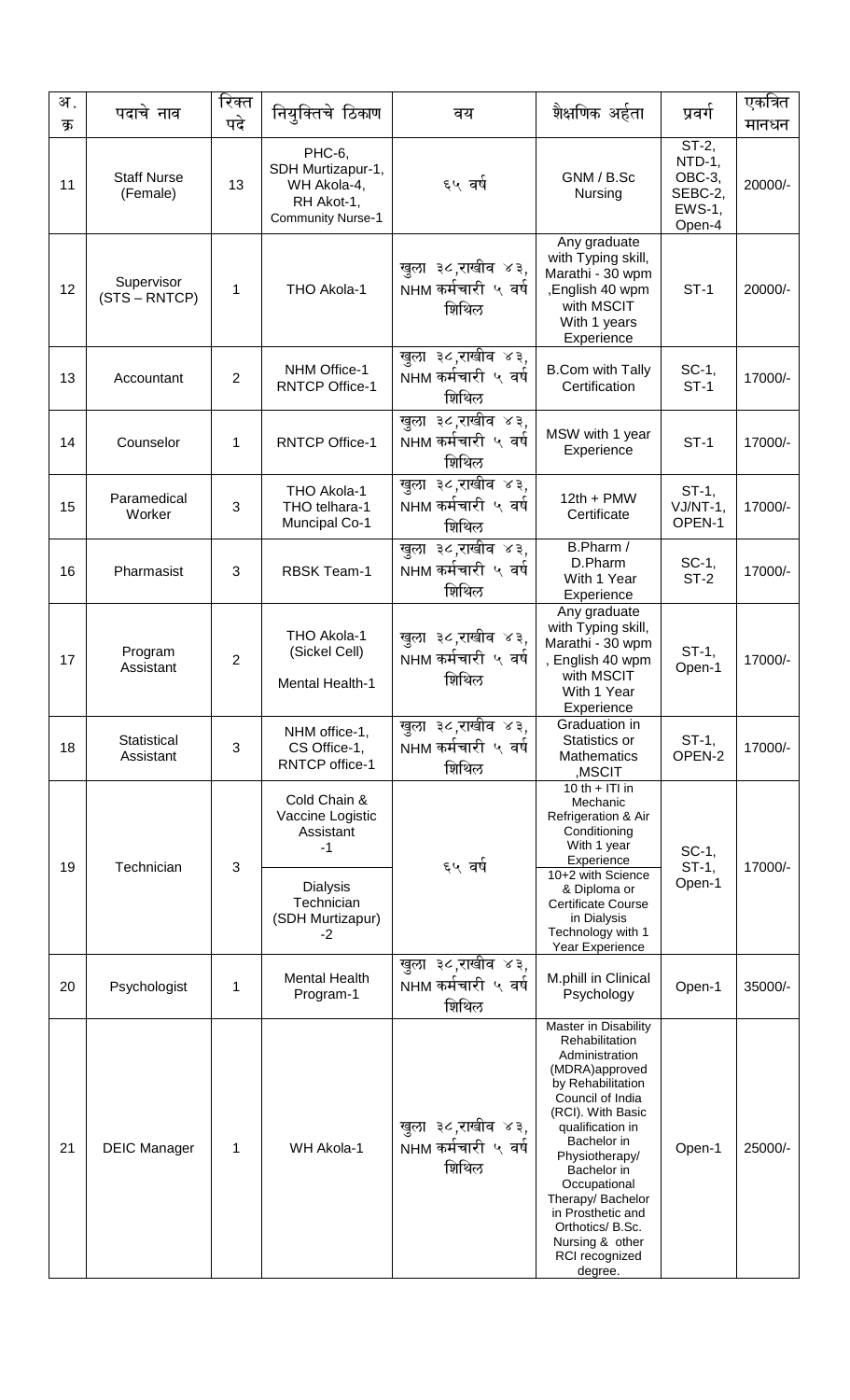- १.सदर पद राज्यशासनाची पद नसुन निव्वळ कंत्राटी स्वरुपातील पदे आहेत. सदर पदावर कायमपणाचा हक्क राहणार नाही तसेच या पदांसाठी शासनाचे सेवा नियम लागु नाही, तसेच अर्जदाराला शासकीय नियमित सेवेत सामावुन घेणे किंवा शासनामार्फत सेवा संरक्षण किंवा त्यासंबंधी दावा करण्याचा अधिकार राहणार नाही.
- २.पदांची संख्या गरजेप्रमाणे बदलण्याची शक्यता आहे पदांसाठीचे वेतन हे एकत्रित मानधन आहे. पदसंख्या, शैक्षणिक अर्हता, नियुक्तीचे ठिकाण, मुलाखतीची पध्दत व पदभरतीची प्रक्रिया या मध्ये आवश्यकतेनुसार बदल करण्याचे सर्व अधिकार निवडसमितीला असतील
- ३. मुलाखतीस उपस्थित राहतांना उमेदवाराने मुळ शैक्षणीक कागदपत्रे तसेच नोंदणी प्रमाणपत्रासह हजर राहणे आवश्यक राहील. मुलाखतीकरिता उपस्थित राहण्यासाठी कुठलाही प्रवास/दैनंदिन भत्ता दिला जाणार नाही.
- ४.उच्च शैक्षणिक अर्हता धारकांस व अनुभव असलेल्या उमेदवारांस प्राधान्य दिले जाईल. निवड झालेल्या उमेदवारांस सुरुवातीला ३१ मार्च २०२० पर्यंत नेमणुक दिली जाईल या कालावधीत केलेले काम समाधानकारक असल्यास नेमणुकीचा कालावधी वाढविण्याची शक्यता आहे.
- ५. एकापेक्षा अधिक पदांकरीता अर्ज करावयाचा असल्यास उमेदवारांनी प्रत्येक पदाकरीता स्वतंत्र अर्ज सादर करावेत.
- ६. उमेदवाराची निवड झाल्यावर जिल्हा एकात्मिक आरोग्य व कुटुंब कल्याण सोसायटी,अकोला यांच्याकडे रु.१००/- च्या स्टॅम्प पेपरवर करारनामा भरुन देणे बंधणकारक राहील.
- ७. भरती प्रक्रिया संबंधी सर्व अधिकार तसेच अर्ज स्विकारणे,नाकारणे अथवा भरती प्रक्रिया संपुर्णपणे रद्द करण्याचा अधिकार,अध्यक्ष,निवड समिती यांनी राखुन ठेवले आहे.
- ८. अर्जदार हा संबंधित पदासाठी शारीरीक व मानसिक दृष्टया सक्षम असावा तसेच अर्जदाराविरुध्द कोणतेही फौजदारी गुन्हा दाखल झालेला नसावा.
- ९. मुलाखत दिनांकास संपुर्ण पदभरती न झाल्यास उपरोक्त वैद्यकिय अधिकारी MBBS / विषयतज्ञ यांचे पद भरेपर्यंत दर सोमवार भरतीप्रक्रिया सुरु ठेवण्यात येणार आहे. तसेच उपरोक्त वैद्यकिय अधिकारी चे राखीव पदाचे उमेदवार उपलब्ध न झाल्यास खुल्या प्रवर्गातील उमेदवारांना तात्पुरत्या स्वरुपात नियुक्ति देण्यात येईल. व संबंधित प्रवर्गाचा उमेदवार प्राप्त झाल्यानंतर तात्पुरत्या स्वरुपात नियुक्ति देण्यात आलेल्या उमेदवारची नियुक्ति संपुष्टात येईल.
- १०. खूल्या प्रवर्गातील उमेदवारांनी रु.१५०/- व राखिव प्रवर्गातील उमेदवारांनी रु.१००/-चा कोणत्याही Nationalized बॅंकेचा डिमांड ड्राप्ट जोडणे आवश्यक आहे व डिमांड ड्राप्ट च्या मागे स्वतःचे नाव स्वहस्ताक्षरात लिहावे, सदरचा डिमांड ड्राप्ट "District Integrated Health & Family Welfare Society Akola" या नावे खाते क्र.  $042008000280$ आयसीआयसीआय बॅक अकोला या शाखेवर देय असलेला असावा.
- ११. उपरोक्त पदापैकी सर्व तांत्रिक पदांकरीता, स्टाफ नर्स, औषध निर्माता, वैद्यकिय अधिकारी ई. पदांकरीता तत्सम कौन्सिलकडुन वैध (चालु) असलेले रजिस्ट्रेशन प्रमाणपत्राची छायांकित प्रत अर्जासोबत जोडणे बंधनकारक राहील.
- १२. सेवानिवृत्त विशेषतज्ञ/कर्मचारी यांचे निवड झाल्यास सदर पदांकरीता मानधन राज्य स्तरावरुन प्राप्त विहीत मार्गदर्शक सुचनांनुसार अदा करण्यात येईल याची नोंद घ्यावी.
- १३. विशेषतज्ञ/कर्मचारी या पदांकरीता शासकीय सेवेतुन सेवानिवृत्त/स्वेच्छा सेवानिवृत्त विशेषतज्ञ/अधिकारी या पदांकरीता अर्ज करीत असल्यास त्यांनी शासकीय सेवते रुजु झालेचा दिनांक, कार्यकाळ, पदनाम व निवृत्ती झालेले वर्ष, सेवानिवृत्तीच्या दिनांकास मिळालेले अंतिम वेतन व सेवा निवृत्ती नंतर देय असलेले वेतन (पेन्शन), याबाबतची संपुर्ण माहिती अर्जामध्ये नमुद करावी.
- १४. वैद्यकिय अधिकारी/विषयतज्ञ पदासाठी सेवा निवृत्त अधिकारी/कर्मचारी यांचेसाठी वयोमर्यादा ७० वर्ष कमाल मर्यादा राहील. तसेच शारीरीक व मानसिक दृष्टया सक्षम असल्याचे जिल्हा शल्यचिकित्सक यांचे वैद्यकिय प्रमाणपत्र सादर करणे बंधनकारक राहील. त्यानंतरच नियुक्ती आदेश देण्यात येईल.
- १५. उपरोक्त पदाकरिता अर्ज सर्व आवश्यक कागदपत्रांच्या छायांकीत सत्यप्रतीसह दि. ०५/०८/२०१९ पर्यंत कार्यालयीन वेळेत आवक जावक विभाग, आरोग्य विभाग, जिल्हा

सुचना**ः**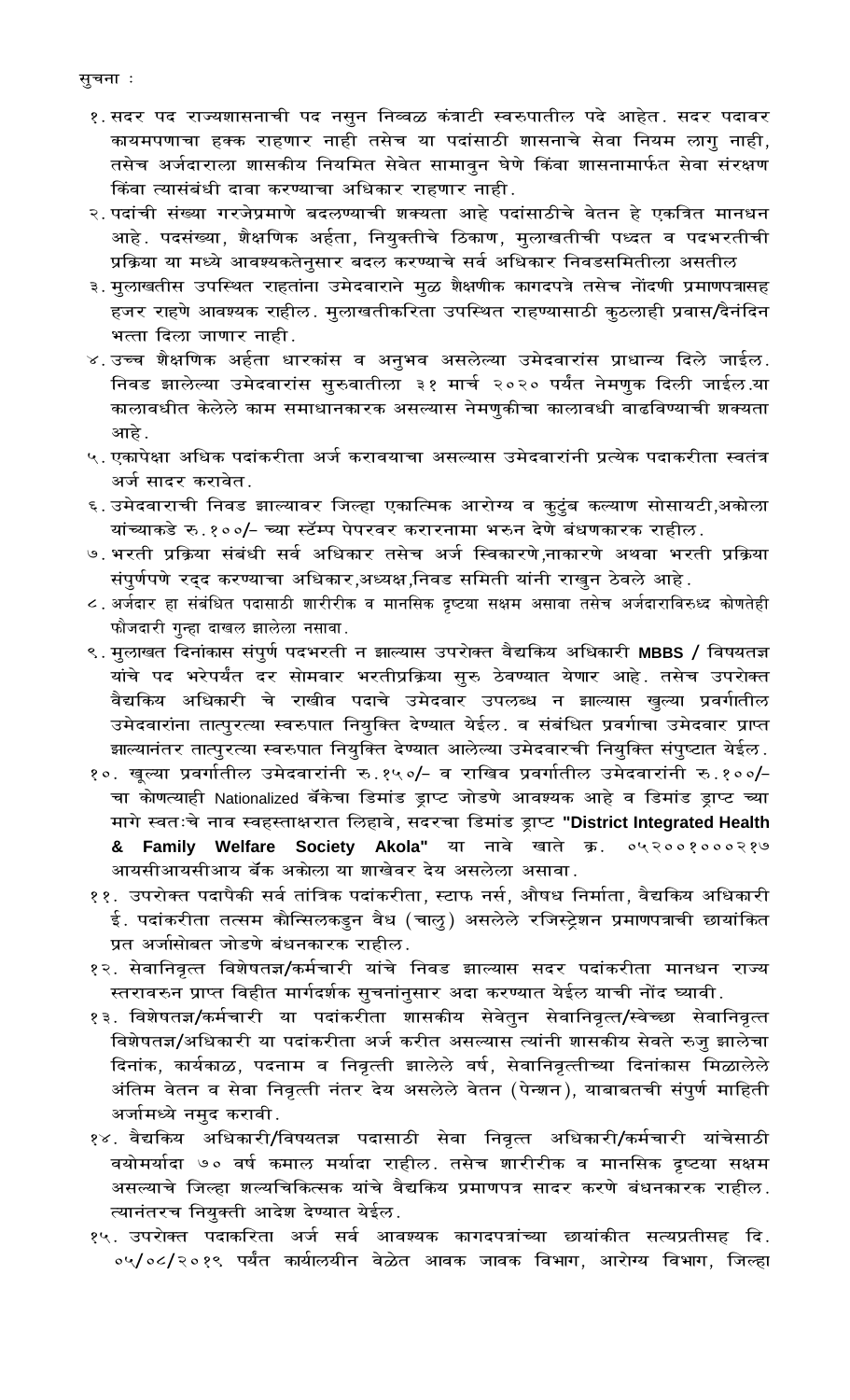परिषद, अकोला ४४४००१ येथे पोष्टाव्दारे अथवा स्वतः सादर करावा. पोष्टाव्दारे विलंबास हे कार्यालय जबाबदार राहणार नाही.

- १६. उपरोक्त पदाकरिता अर्जदाराने A४ आकाराच्या कागदावर सोबत जोडलेल्या विहित नमुण्यातच अर्ज करावा. उमेदवाराने अर्जासोबत शैक्षणिक अर्हतेबाबतची प्रमाणपत्रे व गुणपत्रिका , जातीचा दाखला/ जात वैधता प्रमाणपत्र, शाळा सोडल्याचा/ जन्मतारखेचा दाखला, प्रमाणित केलेले कामाच्या अनुभवाचे प्रमाणपत्राच्या सांक्षाकित केलेल्या प्रती सोबत जोडणे आवश्यक आहे. अन्यथा अर्ज विचारात घेतेले जाणार नाही.
- १७. शासकीय, निमशासकीय तसेच राष्ट्रीय आरोग्य अभियान अंतर्गत असणाऱ्या अनुभवाचाच विचार निवड प्रक्रियेत करण्यात येईल. खाजगी अनूभव ग्राहय धरण्यात येणार नाही.
- १८. प्राथमिक पात्र / अपात्र उमेदवारांची यादी दि.१४/०८/२०१९ रोजी जिल्हा परिषद, आरोग्य विभाग अकोला येथे सुचना फलकावर व <u>www.akolazp.gov.in</u> या website वर प्रकाशित करण्यात येईल. याबाबत कुठलाही स्वतंत्र पत्रव्यवहार उमेदवारांसोबत केला जाणार नाही.
- १९. यादीबाबत लेखी आक्षेप नोंदी दि. १९/०८/२०१९ पर्यंत कार्यालयीन वेळेत लेखी स्वरुपात आवक जावक विभाग आरोग्य विभाग जिल्हा परिषद, अकोला येथे उमेदवारानेच सादर करावे .
- २०. आक्षेप पडताळणी नंतर दि.२२/०८/२०१९ रोजी अंतीम पात्र / अपात्र उमेदवारांची यादी जिल्हा परिषद, आरोग्य विभाग अकोला येथे सुचना फलकावर व www.akolazp.gov.in या website वर प्रसिद्ध करण्यात येईल.
- २१. उपरोक्त पदांकरीता निवड प्रक्रिया ही प्राप्त अर्जाच्या संख्येनुसार अर्जाची छाननी करुन गुणानुक्रमे यादी तयार करण्यात येवुन गुणानुक्रमे १ः५ या प्रमाणात मुलाखतीकरिता बोलविण्यात येईल.
- २२. मुलाखत दिनांकामध्ये बदल करण्याचे अधिकार खालील स्वाक्षरीकर्त्यांनी राखून ठेवलेले आहे

 $-$  स्वा $-$ अध्यक्ष जि.ए.आ व कु.क सोसायटी तथा मुख्य कार्यकारी अधिकारी जिल्हा परिषद, अकोला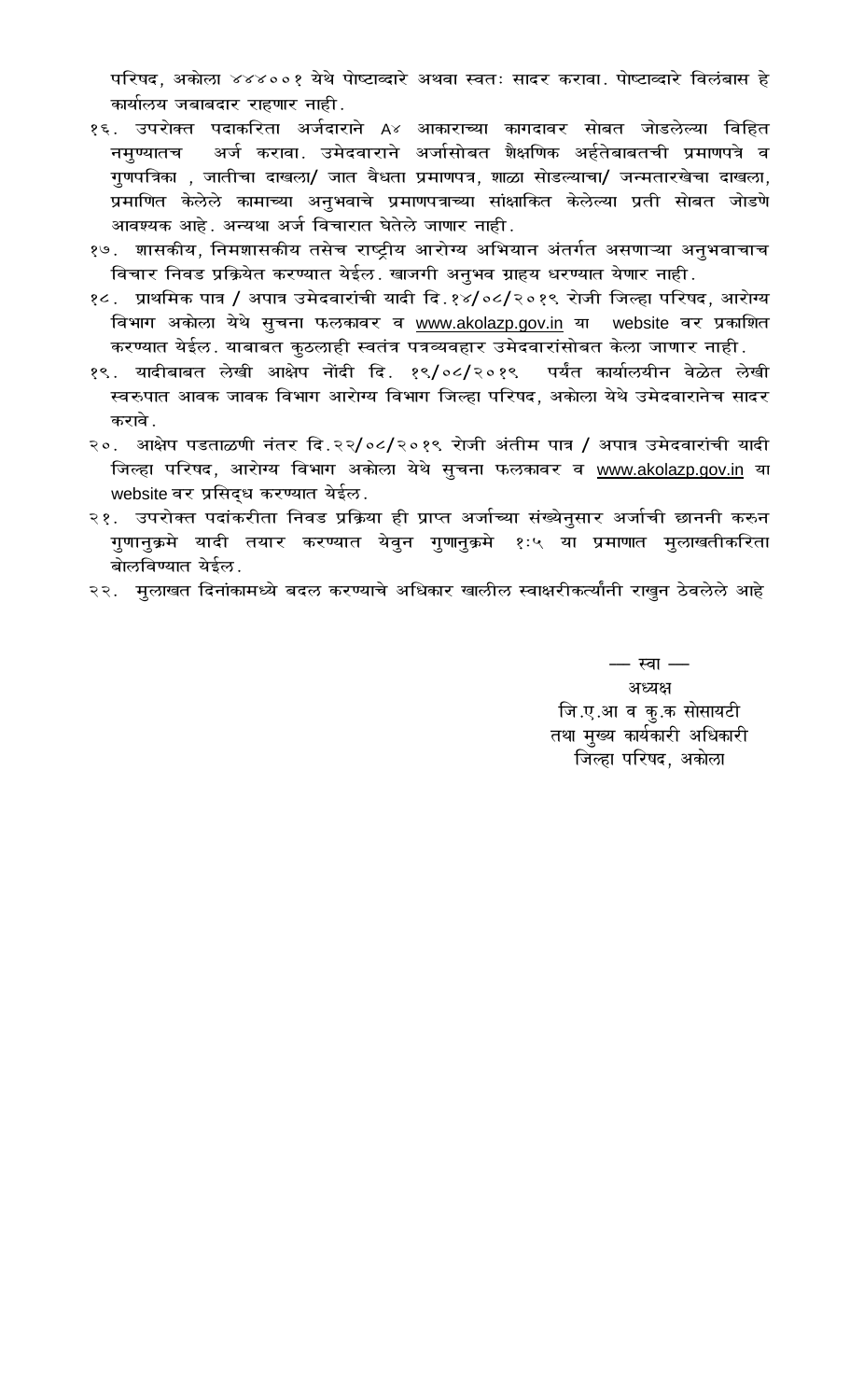| राष्ट्रीय आरोग्य अभियान जिल्हा आरोग्य सोसायटी, जिल्हा परिषद, अकोला |
|--------------------------------------------------------------------|
| कंत्राटी पदभरती                                                    |
| अर्जाचा नमुना                                                      |
| या पदासाठी अर्ज                                                    |
| प्रती,<br>अध्यक्ष,                                                 |
| जिल्हा एकात्मिक आरोग्य व कू.क सोसायटी<br>जि.प. अकोला               |
| १) उमेदवाराचे नाव :- संपुर्ण नाव                                   |
|                                                                    |
|                                                                    |
|                                                                    |
|                                                                    |
|                                                                    |
| पिन कोड                                                            |
| ३) दुरध्वनी क्र :- , ईमेल आयडी                                     |
| ४) जन्मतारीख ≔ …………………… दि.२५/०७/२०१९ रोजीचे वयः−….वर्ष….महिने     |
| ५) डि.डि क्रमांकः– ………………… रक्कम :- ……………. दि. …………….              |
| ६) जातीचा प्रवर्ग :-  ,    पोटजात                                  |

| अ .जा | अ.ज | ावजा<br>अ | भ.ज.<br>ब | भ.ज.<br>क | भ.ज.<br>ड | वि .मा .प्र | इ.मा.व | एसइंबिसी    | आर्थिक<br>मागास<br>प्रवग | खुला |
|-------|-----|-----------|-----------|-----------|-----------|-------------|--------|-------------|--------------------------|------|
| SC    | ST  | VJ A      | NT-B      | NT-C      | NT-D      | <b>SBC</b>  | OBC    | <b>SEBC</b> | <b>EWS</b>               | OPEN |
|       |     |           |           |           |           |             |        |             |                          |      |

 $\epsilon$ ) शैक्षणिक अर्हताः-

| अ.क्र | परिक्षेचे नाव | विद्यापिठ/मंडळाचे<br>नाव | उत्तीर्ण<br>वर्ष | एकुण गुण | प्राप्त गुण | टक्केवारी |
|-------|---------------|--------------------------|------------------|----------|-------------|-----------|
|       |               |                          |                  |          |             |           |
|       |               |                          |                  |          |             |           |
|       |               |                          |                  |          |             |           |
|       |               |                          |                  |          |             |           |

|<br>| \*पदांच्या शेक्षणिक अर्हते नुसार व उच्च शेक्षणिक अर्हतेनुसार सर्व गुणपत्रक/प्रमाणपत्राच्या छायांकित प्रत सोबत जोडणे